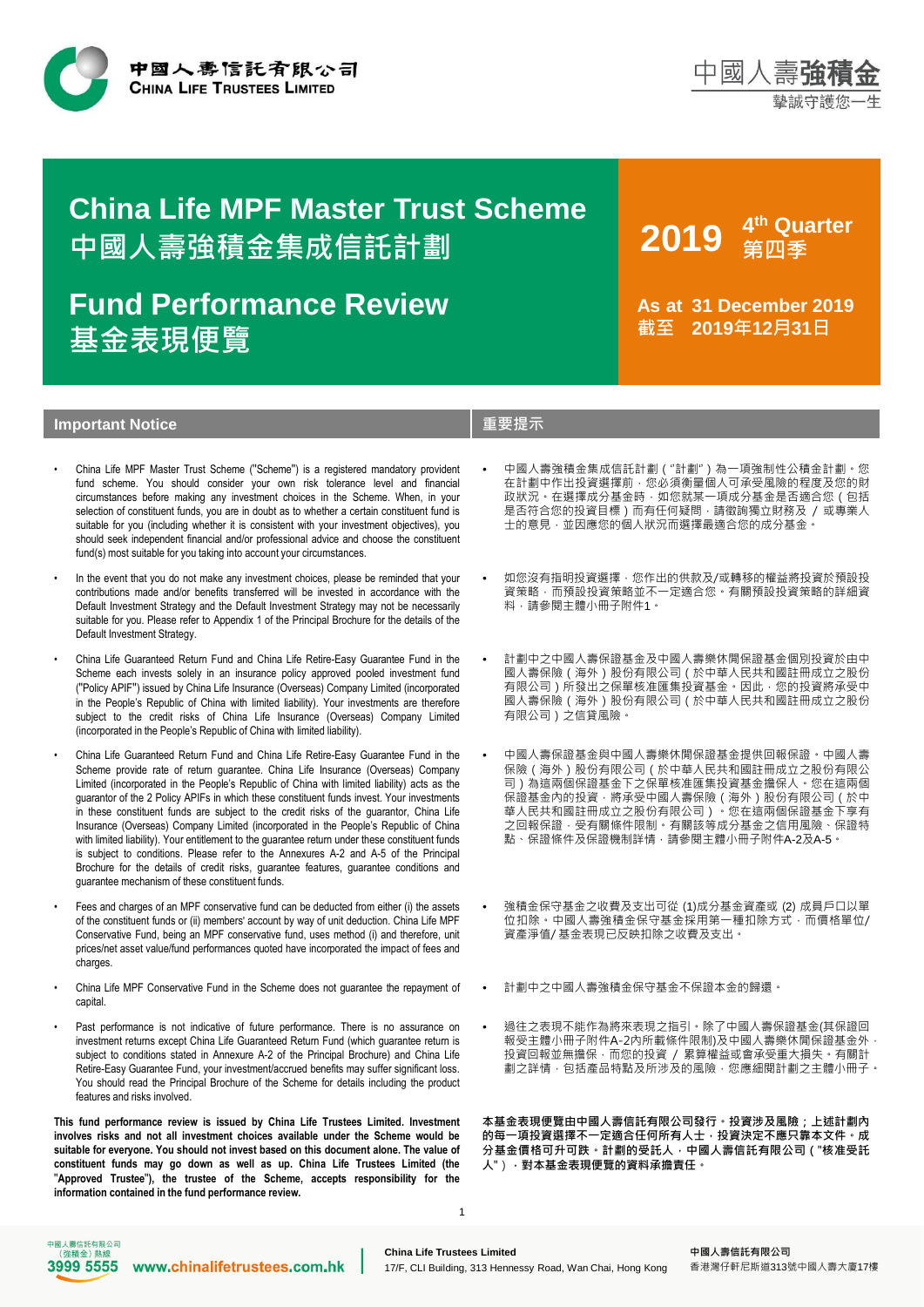| Fund Performance 基金表現1                       |                        |                |                   |                          |        |                   |                   |                    |                    |             |                   |                   |         |      |
|----------------------------------------------|------------------------|----------------|-------------------|--------------------------|--------|-------------------|-------------------|--------------------|--------------------|-------------|-------------------|-------------------|---------|------|
| <b>Name of Constituent Fund</b>              |                        | Type of        | <b>YTD</b>        | $\overline{3}$           | 1 Year | 3 Years           | 5 Years           | 10 Years           | <b>Since</b>       |             |                   | <b>CYR (%)</b>    |         |      |
| 成分基金名稱                                       |                        | Return<br>回報類別 | 年初<br>至今          | <b>Months</b><br>3個月     | 1年     | 3年                | 5年                | 10年                | Launch<br>成立至今     | 2018        | 2017              | 2016              | 2015    | 2014 |
| China Life Guaranteed<br>Return Fund         |                        | CR(%)          | 3.56 <sup>3</sup> | 0.02 <sup>3</sup>        | 3.56   | 2.38 <sup>3</sup> | 6.41 <sup>3</sup> | 19.27 <sup>3</sup> | 51.05 <sup>3</sup> | $-1.34^{3}$ | 0.20 <sup>3</sup> | 0.04 <sup>3</sup> | 3.89    | 3.54 |
| 中國人壽保證基金2                                    |                        | AR (%)         | ÷,                | $\overline{a}$           | 3.56   | 0.79 <sup>3</sup> | 1.25 <sup>3</sup> | 1.783              | 2.18 <sup>3</sup>  |             |                   |                   |         |      |
| China Life Retire-Easy<br>Guarantee Fund     |                        | CR(%)          | 3.04              | 1.52                     | 3.04   | 8.26              | 14.85             | 34.14              | 49.35              | 2.02        | 3.00              | 3.00              | 3.00    | 3.00 |
| 中國人壽樂休閒<br>保證基金4                             |                        | AR $(%)$       |                   | $\blacksquare$           | 3.04   | 2.68              | 2.81              | 2.98               | 3.33               |             |                   |                   |         |      |
| China Life MPF<br>Conservative Fund          |                        | CR(%)          | 1.16              | 0.34                     | 1.16   | 1.61              | 1.63              | 1.71               | 9.30               |             | 0.01              | 0.01              | 0.01    | 0.02 |
| 中國人壽強積金<br>保守基金                              |                        | AR (%)         | ÷                 | $\blacksquare$           | 1.16   | 0.54              | 0.32              | 0.17               | 0.47               | 0.44        |                   |                   |         |      |
| China Life Growth Fund                       |                        | CR (%)         | 20.04             | 7.99                     | 20.04  | 34.97             | 33.09             | 72.73              | 184.85             | $-12.38$    | 28.32             | 0.64              | $-2.02$ | 1.44 |
| 中國人壽增長基金                                     |                        | AR (%)         | ÷,                | $\bar{\phantom{a}}$      | 20.04  | 10.51             | 5.88              | 5.61               | 5.64               |             |                   |                   |         |      |
| China Life Hong Kong                         |                        | CR(%)          | 16.20             | 9.34                     | 16.20  | 44.54             | 40.42             | ä,                 | 74.64              | $-12.50$    | 42.16             | 1.48              | $-4.26$ | 3.53 |
| <b>Equity Fund</b><br>中國人壽香港股票基金5            |                        | AR (%)         | ÷,                | $\bar{\phantom{a}}$      | 16.20  | 13.07             | 7.02              |                    | 7.19               |             |                   |                   |         |      |
| China Life Retire-Easy<br>Global Equity Fund |                        | CR (%)         | 16.99             | 7.54                     | 16.99  | 32.88             | 29.74             | 70.52              | 26.16              | $-13.03$    |                   | 2.28              |         |      |
| 中國人壽樂休閒<br>環球股票基金                            |                        | AR (%)         | $\overline{a}$    | $\blacksquare$           | 16.99  | 9.94              | 5.34              | 5.48               | 1.91               |             | 30.60             |                   | $-4.54$ | 1.48 |
| China Life Balanced Fund                     |                        | CR(%)          | 16.53             | 6.04                     | 16.53  | 29.06             | 27.28             | 60.19              | 162.22             | $-9.82$     | 22.82             | 0.89              | $-2.25$ | 1.34 |
| 中國人壽平衡基金                                     |                        | AR $(%)$       | ÷,                | $\blacksquare$           | 16.53  | 8.88              | 4.94              | 4.82               | 5.18               |             |                   |                   |         |      |
| China Life Core                              | This Fund              | CR(%)          | 15.77             | 3.84                     | 15.77  | L.                | $\overline{a}$    | ä,                 | 17.96              | $-6.20$     | $8.62^{8}$        |                   |         |      |
| Accumulation<br>Fund                         | 本基金                    | AR (%)         | $\blacksquare$    | $\blacksquare$           | 15.77  | $\blacksquare$    | $\blacksquare$    | $\blacksquare$     | 6.18               |             |                   |                   |         |      |
| 中國人壽核                                        | Reference<br>Portfolio | CR (%)         | 17.03             | 4.17                     | 17.03  | L.                | $\overline{a}$    | ÷.                 | 20.99              | $-5.79$     | 9.74              |                   |         |      |
| 心累積基金6                                       | 參考組合 <sup>7</sup>      | AR (%)         | $\omega$          | $\omega$                 | 17.03  | L.                | L.                | $\blacksquare$     | 7.17               |             |                   |                   |         |      |
| China Life Age                               | This Fund              | CR(%)          | 8.98              | $-0.03$                  | 8.98   | L.                | $\overline{a}$    | $\overline{a}$     | 9.37               | $-1.80$     | $2.20^{8}$        |                   |         |      |
| 65 Plus Fund                                 | 本基金                    | AR (%)         | $\omega$          | $\mathbb{Z}^2$           | 8.98   | $\blacksquare$    | $\blacksquare$    | $\blacksquare$     | 3.31               |             |                   |                   |         |      |
| 中國人壽<br>$65$ 歲後基金 $6$                        | Reference<br>Portfolio | CR(%)          | 9.63              | 0.22                     | 9.63   |                   | $\overline{a}$    | $\overline{a}$     | 11.92              | $-1.55$     | 3.69              |                   |         |      |
|                                              | 參考組合 <sup>7</sup>      | AR (%)         | ÷                 | $\overline{\phantom{a}}$ | 9.63   |                   |                   |                    | 4.18               |             |                   |                   |         |      |

China Life Retire-Easy Balanced Fund and China Life Retire-Easy Capital Stable Fund have been terminated on 23 September 2019. For details, please refer to the "Notice to Participating Employers and Members" issued on 10 June 2019.

中國人壽樂休閒平衡基金及中國人壽樂休閒資本穩定基金已於2019年9月23日起終止。詳情請參閱2019年6月10日發出之「致參與僱主及成員的通告」。

CR = Cumulative Return 累積回報 AR = Annualized Return 年率化回報 CYR = Calendar Year Return 年度回報

#### Note

- 
- 1. Returns are calculated NAV to NAV in HK\$ and are net of the management fees. All figures are shown as at / referenced using the last dealing day of the reporting period of this Fund Fact Sheet.
- 2. The current guaranteed rate of return for China Life Guaranteed Return Fund is 4% per annum before deduction o<br>administrative expenses (a net guaranteed rate of return is 2.5% per annum) and is subject to conditions. Fo
- 3. This return does not take the guaranteed rate of return into account. (The declared return for the constituent fund in the year before 1 January 2018 is 3.5% per annum, while the one on or after 1 January 2018 is 2.5% per annum, in accordance with the guarantee mechanism.)
- 4. The current guaranteed rate of return for China Life Retire-Easy Guarantee Fund is 3.5% per annum before deducting the administrative fees (a net guaranteed rate of return is 2% per annum) (These figures before 1 January 2018 were 4.5% and 3% respectively).
- 5. The constituent fund is launched in December 2011. <br>
5. 成分基金於2011年12月推出。
- er The constituent funds are launched in April 2017. The constituent funds are launched in April 2017. The constituent funds are launched in April 2017. The constituent funds are launched in April 2017.
- 7. Reference Portfolio refers to the MPF industry developed reference portfolio published by the Hong Kong Investment Funds Association adopted for the purpose of the Default Investment Strategy to provide a common reference point<br>for the performance and asset allocation of the Core Accumulation Fund and the Age 65 Plus Fund.
- 8. Since launch date to the end of calendar year return. <br>8. 由推出日期至該年度止。
- ^ Fund expense ratio is up to financial period ended December 2018. <br> **A 基金開支比率截至2018年12月止的財政年度**。

\* The risk indicator shows the annualized standard deviation based on the monthly rates of return of the fund over the past 3 years. Generally, the greater the annualized standard deviation, the more volatile/risky the constituent fund.

Source: China Life Trustees Limited **the controlled to the controlled of the controlled of the controlled of the controlled team of the controlled of the controlled team of the controlled team of the controlled team of t** 

- 1. 回報率是以港元的資產淨值對資產淨值計算。所有數據均為截至/以本基金 表現便覽匯報期的最後一個交易日的數據資料。
- 2. 中國人壽保證基金之保證回報率目前在扣除行政費前為年息4% (淨保證回報 率每年2.5%),此保證回報有條件限制。有關詳情請參閱本計劃主體小冊子。
- 3. 此回報之計算並未衡量保證回報。(按保證機制成分基金2018年1月1日前公布 的回報之計并並水兩量休益日報 (该休益協商法分基金2019年17月1日
- 4. 中國人壽樂休閒保證基金之保證回報率目前為在扣除行政費前之年息3.5% (淨保證回報率每年2%) (2018年1月1日前此等回報數字分別為4.5%及3%)。
- 

註

- 
- 7. 參考投資組合指強積金業內制定的參考組合,由香港投資基金公會公布,旨<br> 在就核心累積基金與65歲後基金的基金表現及資產配置提供一套共同的參考 依據。
- 
- 

\* 基金風險標記是以年度化標準差表示 · 數據是根據過往三年之按月回報率計<br>算 · 一般來說 · 年度化標準差數值越大 · 成分基金的風險/波幅相對較高 ·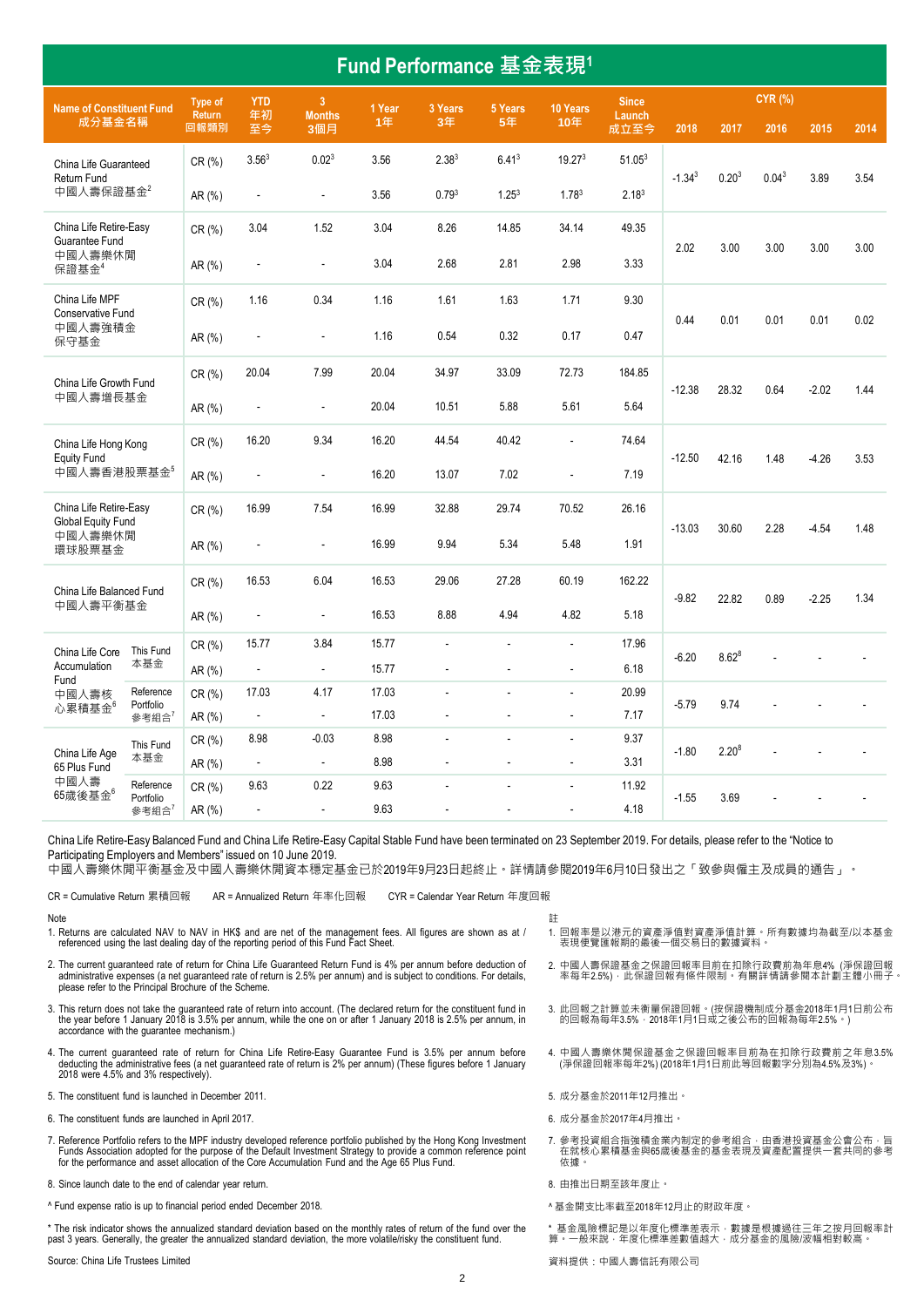# **China Life Guaranteed Return Fund 中國人壽保證基金**

| Launch Date 推出日期 | $\cdot$ 1/12/2000      |
|------------------|------------------------|
| Fund Size 基金資產值  | : HK\$1,558.33m / 百萬港元 |

**Fund Descriptor 基金類型描述** : Guaranteed Fund 保證回報基金

**Investment Objective 投資目標** :

The investment objective of the constituent fund is to provide a return that is above the guarantee rate of return to participants.

本成分基金之投資目標,在於向參與者提供高於保證回報率的回報。

#### **Description of the Guarantee Mechanism 保證機制之描述︰**

(i) Valuation and dealing of the constituent fund shall be carried out on each dealing day which will be any day on which the banks in Hong Kong are open for business (''Dealing Day'') excluding Saturday and Sunday unless it is specified otherwise in the constituent fund particulars stated in the Annexure of the Principal Brochure. If the Dealing Day is not a business day, then the first business day thereafter.

(ii) Members will be entitled to the rate of return guaranteed under the constituent fund calculated in accordance with the guarantee mechanism stated in the following item (iii). The calculation of the guaranteed return of the constituent fund is stated in items (iv) to (v). Capital guarantee will be provided to the members upon satisfaction of either of the 2 circumstances specified in the item (vii) below.

(iii) Before calculating guaranteed return, the rate of 4% p.a. will be adopted as the guaranteed rate of return for the constituent fund. This guaranteed rate of return is before deduction of all expenses in respect of the constituent fund referred to in the fees and charges in the Principal Brochure, currently the expenses are about 1.5%. These expenses will be then deducted from the guaranteed rate of return to obtain a net guaranteed rate of return of 2.5% p.a. for the calculation of guaranteed return of the constituent fund below. The guarantee is year on year.

(iv) The constituent fund will maintain two accounts for each member for the purpose of calculating guaranteed return, namely: a member account and a guaranteed account.

The Approved Trustee will credit into a member's account with units representing the contributions made by or in respect of each member divided by the offer price of a unit on each Dealing Day. For the avoidance of doubt, any contribution due but unpaid will not be credited.

The guaranteed account is a notional account containing the opening balance as at 1 January of each financial year (''Opening Balance'') and the net contributions made by a member during the financial period. The Opening Balance in relation to a financial year means the balance standing in credit to the guaranteed account as at the beginning of the financial year (1 January). For a member who participates in the constituent fund during the financial year, the Opening Balance will be zero. The Opening Balance in the guaranteed account will be increased by the net guaranteed rate of return of 2.5% p.a. in item (iii) above. The net contributions will also be increased by the net guaranteed rate of return of 2.5% p.a. on a daily basis on each Dealing Day. These increases will be calculated on a simple interest basis.

(v) If, on 31 December of each financial year, the aggregate amount of units standing in credit to the member account multiplied by the unit price is less than the balance of the guaranteed account, the difference will be made up by purchase of additional units with funds from the smoothing provision and if the smoothing provision of the constituent fund is exhausted, sufficient assets must be transferred from the shareholder fund (as referred to in the audited annual accounts) of the guarantor to the constituent fund in order to purchase additional units to make up the remainder of the shortfall. If the balance of the member account is greater than the guaranteed account, the balance of the guaranteed account will be set equal to that of the member account and will become the Opening Balance of the guaranteed account for the next financial year.

(vi) The guaranteed rate of return may be changed from time to time upon 3 months' written notice to the employers and members.

(vii) The constituent fund provides members with capital guarantee. The ''capital'' to be guaranteed shall comprise of the aggregate contributions and return standing to the members' account at the time of withdrawal referred to below.

The constituent fund only provides capital guarantee if a member withdraws:

\* on the first Dealing Day on or after 1 January (or if that day is not a business day, then the first business day thereafter) of each financial period of the Scheme; or

\* by reason of termination of employment (applicable to employee members only).

The aggregate contributions and return standing to the members' account are fully exposed to fluctuations in the value of the constituent fund's assets during the financial year and may suffer loss as a result if members withdraw at any time other than the above 2 circumstances.



#### **Unit Price 單位價格 (HK\$ 港幣)**



## **Portfolio Allocation 投資組合分布**

| Global Equities 環球股票 2.37%     | Bank Deposit 銀行存款 31.84% |
|--------------------------------|--------------------------|
| Fixed Income Securities 64.33% | Cash & Others 1.46%      |
| 定息收入證券                         | 現金及其他                    |

(viii) The guarantor of the relevant Insurance Policy Approved Pooled Investment Fund ("Policy APIF") is China Life Insurance (Overseas) Company Limited (incorporated in the People's Republic of China with limited liability). For details of credit risks, guarantee features, guarantee conditions and guarantee mechanism of this China Life Guaranteed Return Fund, please refer to Annexure A-2 of the Principal Brochure of the Scheme.

(i)本成分基金的估值及交易,均於每交易日進行。交易日指在香港的銀行營業的任何 .<br>-日(星期六及星期日除外) · 惟主體小冊子附件所載成分基金詳情另有訂明者除 外。 如交易日為非辦工日,則用下一個辦工日。

(ii)本成分基金成員所獲之回報率保證,將按下述第(iii)機制計算。本成分基金之保證回 。<br>報·將按下述第(iv)段至第(v)段方法計算。而成分基金亦會於成員符合下述第(vii)段所 列出其中之一的情況下,提供本金保證。

(iii)計算保證回報前,成分基金首先訂定4%為每年保證回報率。此保證回報率並未扣 除本冊子費用與收費內有關本基金的所有支出;此等支出現時約為1.5%。從保證回報 率扣除此等支出後每年2.5%之淨保證回報率,將用作計算以下之成分基金保證回報。

(iv)本成分基金將會為成員設立兩種戶口,分別為成員賬戶及保證賬戶,用以計算保證 回報。

核准受託人在每一個交易日,必須把已收到的每一位成員所供或為其所供的供款除以 單位的賣出價,記入不同的成員賬戶內。為免生疑問,任何到期而未繳付之供款,將 不被記入成員賬戶內。

保證賬戶為一假設賬戶,包含每財政年度1月1 日的期初結餘( ''期初結餘'')及成員於 財政年度期間之淨供款。''期初結餘''指每一財政年度之始(1月1日)存於保證賬戶的結 餘。於財政年度中參與本成分基金的成員將只有零期初結餘。期初結餘將以上述第(iii) 段之淨保證回報率每年2.5%累積計算。而淨供款亦以該淨保證回報率按每交易日比例 累積計算。兩者皆以單利息計算。

(v)在每財政年度的十二月三十一日,若在成員成分基金賬戶中,單位數目乘以單位價 的積是少於保證賬戶之結餘,則由成分基金之緩解儲備支付,購買額外的單位,以補 該差額;若成分基金之緩解儲備已耗盡,則由本成分基金之擔保人的股東基金(指每 年已核數的賬戶)支付,購買額外的單位,以補剩餘的差額。如成員基金賬戶結餘大 於保證賬戶之結餘,保證賬戶結餘將等同為成員基金賬戶結餘,並成為下財政年度保 證賬戶之期初結餘。

(vi)核准受託人在發出3個月書面通知予僱主及成員後,可以變更保證回報率。

(vii)本成分基金為成員提供本金保證。''本金'' 包括成員基金賬戶於下述情況所指的提取 時限內之所有供款及回報之總和。

成分基金僅於下述情況為成員提供本金保證: \*成員在本計劃每財政年度的一月一日或之後之第一個交易日(如該日為非辦工日, 則用下一個辦工日)提取金額。或 \*因終止僱用而提取所投資的金額(只適用於僱員成員)。

若非在上述2種情況下提取,成員基金賬戶內所有供款及回報之總額,須面對成分基 金價值的波動,並可能因此蒙受損失。

(viii)有關保單核准匯集投資基金擔保人為中國人壽保險(海外)股份有限公司(於中 華人民共和國註冊成立之股份有限公司),有關中國人壽保證基金之信用風險、保證 特點、保證條件及保證機制詳情,請參閱本計劃主體小冊子附件A-2。

#### **Top 10 Portfolio Holdings 投資組合內十大資產**

| US TREASURY N/B 1.375% S/A 15/1/2020                | 7.25% |
|-----------------------------------------------------|-------|
| JPMORGAN CHASE & CO 4.35% S/A 15/8/2021             | 5.03% |
| CHINA MERCHANTS BANK-HKD 20/1/2020                  | 4.29% |
| <b>HSBC HLDGS PLC 3.4% S/A 8/3/2021</b>             | 4.06% |
| CHINA CITIC BANK INTL LTD TIME DEPOSIT-HKD 6/1/2020 | 3.98% |
| CNAC HK FINBRIDGE CO LTD 4.125% S/A 14/3/2021       | 3.36% |
| ICBC ASIA TIME DEPOSIT-HKD 15/1/2020                | 3.24% |
| VERIZON COMMUNICATIONS INC 3M L+1.1% Q 15/5/2025    | 3.06% |
| AT&T INC 3M L+0.95% Q 15/7/2021                     | 3.02% |
| CITIC LTD 6.375% S/A 10/4/2020                      | 3.02% |
|                                                     |       |

### **Risk Indicator 基金風險標記\***

| Annualized Standard Deviation for the past 3 years 三年年度化標準差 |  |  |  | 2.66% |
|-------------------------------------------------------------|--|--|--|-------|
|-------------------------------------------------------------|--|--|--|-------|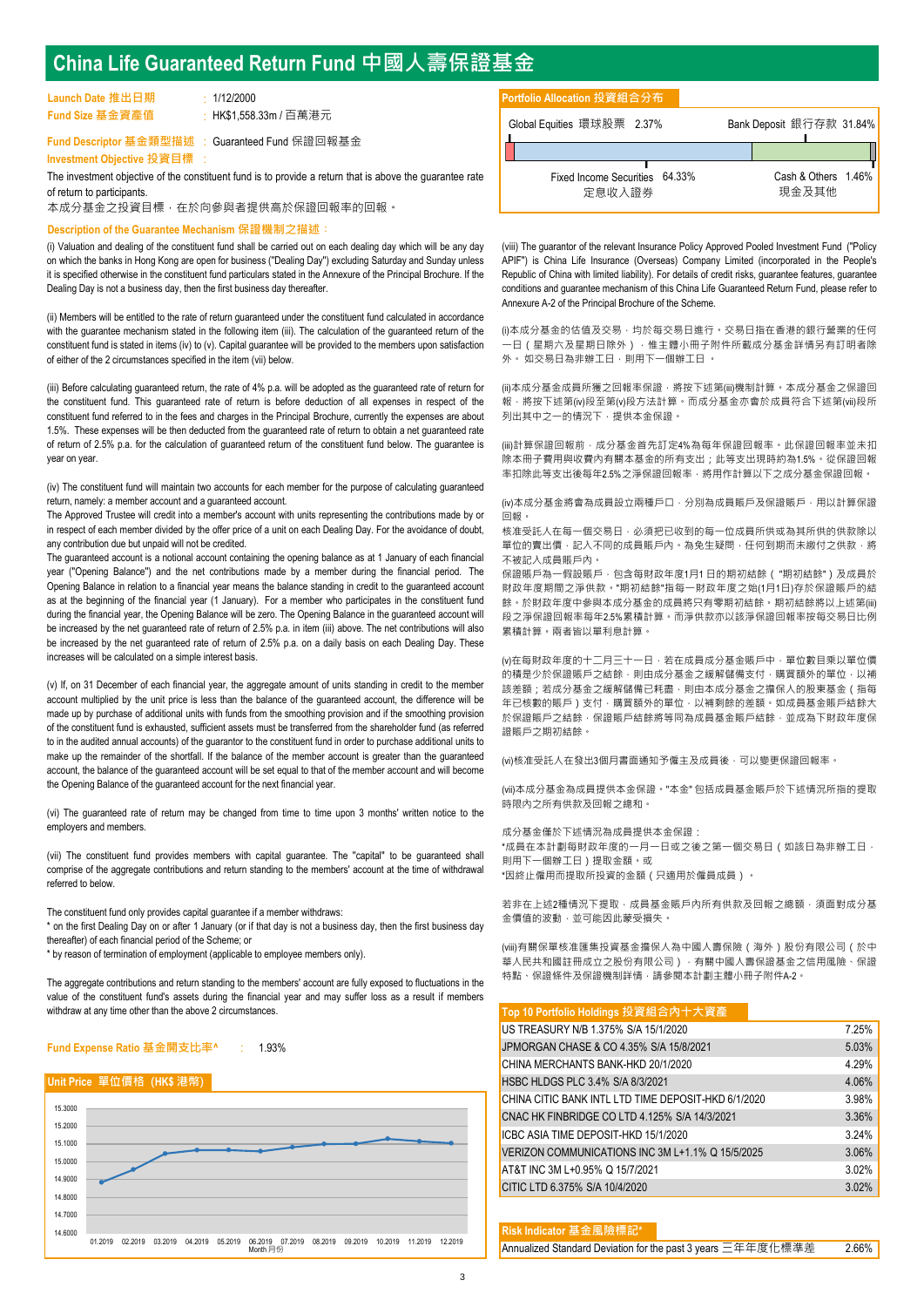# **China Life Retire-Easy Guarantee Fund 中國人壽樂休閒保證基金**

| Launch Date 推出日期 |  |
|------------------|--|
| Fund Size 基金資產值  |  |

HK\$655.39m / 百菓港元 **Launch Date 推出日期** 1/10/2007

:

The investment objective of the constituent fund is to provide capital preservation in the long-term and offer to enhance return with limited exposure to global equities, while also providing a guaranteed return. 本成分基金之投資目標,在於提供長期資本穩健性及通過投資適量之環球證券,爭取回報以 提供保證回報率。

#### **Description of the Guarantee Mechanism 保證機制之描述︰**

(i) Valuation and dealing of the constituent fund shall be carried out on each dealing day which will be any day on which the banks in Hong Kong are open for business (''Dealing Day'') excluding Saturday and Sunday unless it is specified otherwise in the constituent fund particulars stated in the Annexure of the Principal Brochure. If the Dealing Day is not a business day, then the first business day thereafter.

(ii) The Approved Trustee will maintain in respect of each scheme member a member fund account.

(iii) The guarantee return is reflected in the unit price of the constituent fund on 1 January of each financial year. The guaranteed rate of return is 3.5% per annum before deduction of all expenses in respect of the constituent fund referred to in the fees and charges in the Principal Brochure which is adopted as the first step in calculating the guarantee return and the guarantee is applied on each Dealing Day. Deduction of these expenses results in a net guaranteed rate of return of 2% per annum. Secondly, the net guaranteed rate of return will be pro-rated on a daily basis and applied in calculating the unit price on each Dealing Day and on 31 December of each financial year.

(iv) On each Dealing Day, the approved trustee shall credit into member fund accounts with units representing the contributions made by or in respect of members divided by the offer price. For the avoidance of doubt, any contribution due but unpaid shall not be credited. On each Dealing Day including 31 December of each financial year, the Approved Trustee shall calculate the balance standing in credit to each member fund account by applying the unit price times the number of units outstanding.

(v) The guaranteed rate of return may be varied upon 3 months prior written notice to the employers and members, in which event the unit price shall after the expiration of the notice be credited with the new guaranteed rate of return and reduced by the expenses stated in item (iii) above (both calculated on a simple interest basis) starting from the new financial year.

(vi) In determining the guaranteed rate of return, the guarantor will take into account the Hong Kong Dollars interest rate of the Hong Kong market, the trend of US Dollar interest rate, the performance of actual investment returns, the guarantee charge and the amount of reserve already set aside.

(vii) The unit price of the constituent fund will be calculated at the end of each financial year on 31 December again by dividing the net asset value (less all expenses above) of the constituent fund by the number of units in issue which will include all units to be redeemed but exclude units to be issued on 31 December. If the unit price calculated on 31 December of a current financial year is greater than the unit price on 31 December of the immediate previous financial year increased by the net guaranteed rate of return, the greater unit price will become the unit price of the constituent fund of the next financial year for the purpose of calculating guarantee return.

(viii) The constituent fund provides capital guarantee to members. The ''capital'' to be guaranteed shall comprise of the aggregate contributions and return standing to the member's account at any given time.

(ix) China Life Insurance (Overseas) Company Limited (incorporated in the People's Republic of China with limited liability) may deduct from the investment returns of the relevant Insurance Policy Approved Pooled Investment Fund ("Policy APIF") a guarantee charge of up to a maximum of 1.5% per annum on the net asset value of the relevant Policy APIF as cost of the guarantor for providing the guarantee. Currently, guarantee charge is 1% per annum.

The guarantor of the relevant Policy APIF is China Life Insurance (Overseas) Company Limited (incorporated in the People's Republic of China with limited liability). For details of the credit risks, guarantee features, guarantee conditions and guarantee mechanism of this China Life Retire-Easy Guarantee Fund, please refer to Annexure A-5 of the Principal Brochure of the Scheme.



#### **Unit Price 單位價格 (HK\$ 港幣)**



### **Portfolio Allocation 投資組合分布**

| Fund Size 基金資產值<br>HK\$655.39m / 百萬港元                                                                                                          | Global Equities 環球股票 4.05%     | Bank Deposit 銀行存款 23.72% |
|------------------------------------------------------------------------------------------------------------------------------------------------|--------------------------------|--------------------------|
| Fund Descriptor 基金類型描述 : Guaranteed Fund 保證回報基金 .                                                                                              |                                |                          |
| Investment Obiective 投資目標 :                                                                                                                    |                                |                          |
| The investment objective of the constituent fund is to provide capital preservation in the long-term and offer to                              | Fixed Income Securities 70.25% | Cash & Others 1.98%      |
| enhance return with limited exposure to global equities, while also providing a quaranteed return.<br>本成分基金之投資目標,在於提供長期資本穩健性及通過投資適量之環球證券,爭取回報以 | 定息收入證券                         | 現金及其他                    |

(i)本成分基金的估值及交易,均於每交易日進行。交易日指在香港的銀行 營業的任何一日 (星期六及星期日除外),惟主體小冊子附件所載基金 詳情另有訂明者除外。 如交易日為非辦工日,則用下一個辦工日 。

(ii)核准受託人會為每名成員設立一個成員基金帳戶。

(iii)本成分基金之保證回報,將反映於每財政年度一月一日時之單位價格 上。計算方法首先訂定保證回報率以每年在扣除本冊子費用與收費內有 關本成分基金的所有支出前為3.5%,並在每個交易日計算。扣除前述支 出後之淨保證回報率每年2%。然後淨保證回報率會於每交易日及每財政 年度十二月三十一日,按每交易日比例計算入單位價格內。

(iv)每個交易日,核准受託人須將成員供款的單位記入成員基金帳戶。該 軍位的計算方法,以成員供款除以發售價。為免生疑問,任何到期而未 付的供款不可記入成員基金帳戶。每個交易日(包括每財政年度的十二 月三十一日)·核准受託人須將單位價乘以成員帳戶內的所有單位,以 計算每個成員基金帳戶的結餘,並記入每個成員基金帳戶內。

(v)保證回報率可經核准受託人向僱主及成員發出3個月書面通知,予以更 改。在該通知屆滿後,由新的財政年度開始,單位價須以新的保證回報 率記入,並扣除上述第(iii)段的支出(兩者皆以單利息計算)。

(vi)在釐定保證回報率時,擔保人將會考慮香港市場的港元利率,美元利 率趨勢,實際回報率,保證費用及儲備的撥備。

(vii)本成分基金單位價格將在每財政年度十二月三十一日終結時再度計 算。該單位價格以本成分基金淨資產值(扣除上述所有支出)除以流通 單位數目(包括所有於十二月三十一日贖回之單位,但不包括於該日所 有發行之單位)計算而成。而該單位價格於任何情況下,將不低於該財 政年度一月一日的成分基金單位價格。如果在每財政年度的十二月三十 一日計算之單位價格大於前財政年度十二月三十一日已計入淨保證回報 率的單位價格,較大者將成為下一財政年度的單位價格,計算保證回 報。

(viii)本成分基金為成員提供本金保證。''本金'' 包括成員基金賬戶內任何時 間之所有供款及回報之總和。

(ix)中國人壽保險(海外)股份有限公司(於中華人民共和國註冊成立之 股份有限公司)可從有關保單匯集投資基金的投資回報扣除保證費用, 最高可達每年資產淨值的1.5%,作為提供保證回報率之成本。現時為每 年1%。

有關基金擔保人為中國人壽保險(海外)股份有限公司(於中華人民共 和國註冊成立之股份有限公司)。有關中國人壽樂休閒保證基金之信用 風險、保證特點、保證條件及保證機制詳情,請參閱本計劃主體小冊子 附件A-5。

### **Top 10 Portfolio Holdings 投資組合內十大資產**

| CHINA MERCHANTS BANK-HKD 20/1/2020                  | 7.82% |
|-----------------------------------------------------|-------|
| JPMORGAN CHASE & CO 4.35% S/A 15/8/2021             | 7.77% |
| BANK OF AMERICA CORP 3M L+1% Q 24/4/2023            | 6.59% |
| BLUESTAR FINANCE HLDGS LTD 4.375% S/A 11/6/2020     | 4.78% |
| CHINA MERCHANTS FINANCE CO LTD 3.5% S/A 3/8/2020    | 4.77% |
| MCC HLDG HONG KONG CORP LTD 2.95% S/A 31/5/2020     | 4.75% |
| US TREASURY N/B 1.375% S/A 15/1/2020                | 4.75% |
| CHINA CITIC BANK INTL LTD TIME DEPOSIT-HKD 2/1/2020 | 3.81% |
| UNITED OVERSEAS BANK LTD 3.75% S/A 15/4/2029 REGS   | 3.69% |
| CMB WING LUNG BANK TIME DEPOSIT-HKD 29/1/2020       | 3.51% |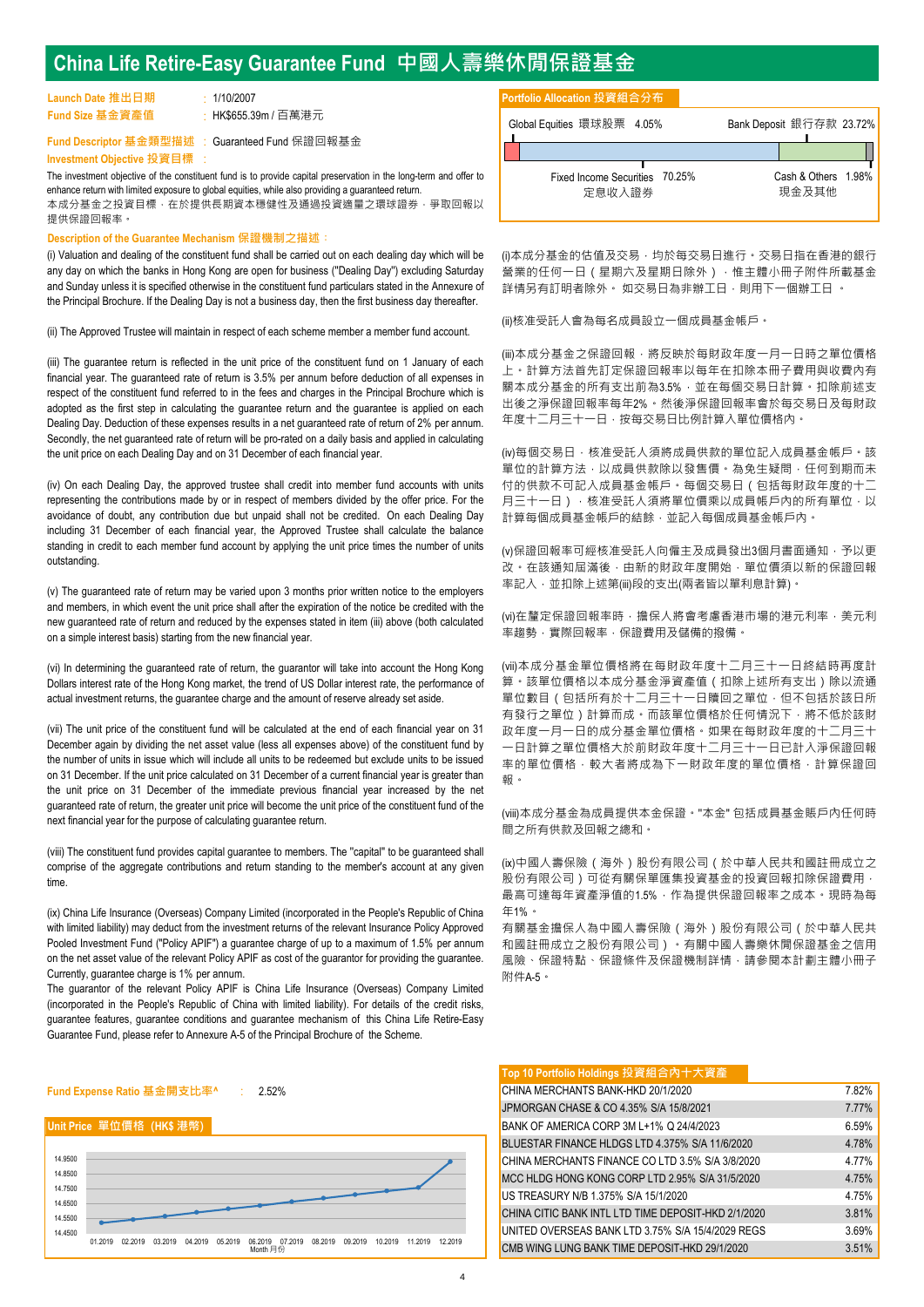# **China Life MPF Conservative Fund 中國人壽強積金保守基金**

| Launch Date 推出日期 | 1/12/2000   |
|------------------|-------------|
| Fund Size 基金資產值  | : HK\$215.7 |

**Investment Objective 投資目標** :

with a level of income in Hong Kong dollars.

Fund Descriptor 基金類型描述 ; Money Market Fund (Hong Kong) 貨幣市場基金(香港)

The constituent fund is established pursuant to section 37 of the Mandatory Provident Fund Schemes (General) Regulation. The investment objective of the constituent fund is to provide capital security

### **Portfolio Allocation 投資組合分布**

: Bank Deposit 銀行存款 **l Fund Size 基金資產值** HK\$215.74m / 百萬港元 98.67%

**l**<br>
Cash & Others 現金及其他 1.33%

| 目標,在於提供資本穩健性,並享有一定水平的港元收入。                                                |         |         |         |         |         |                     |         |         |         |         |         | 本成分基金乃根據強制性公積金計劃 ( 一般 ) 規例第37條成立。本成分基金之投資 |  |
|---------------------------------------------------------------------------|---------|---------|---------|---------|---------|---------------------|---------|---------|---------|---------|---------|-------------------------------------------|--|
| Fund Expense Ratio 基金開支比率^:  1.03%                                        |         |         |         |         |         |                     |         |         |         |         |         |                                           |  |
| Unit Price 單位價格 (HK\$ 港幣)                                                 |         |         |         |         |         |                     |         |         |         |         |         |                                           |  |
| 10.9300<br>10.9000<br>10.8700<br>10.8400<br>10.8100<br>10.7800<br>10.7500 |         |         |         |         |         |                     |         |         |         |         |         |                                           |  |
|                                                                           | 01 2019 | 02.2019 | 03.2019 | 04.2019 | 05.2019 | 06.2019<br>Month 月份 | 07.2019 | 08.2019 | 09.2019 | 10.2019 | 11.2019 | 12.2019                                   |  |

| Top 10 Portfolio Holdings 投資組合內十大資產                         |       |
|-------------------------------------------------------------|-------|
| INDUSTRIAL BANK CO HK TIME DEPOSIT-HKD 23/1/2020            | 4.40% |
| INDUSTRIAL BANK CO HK TIME DEPOSIT-HKD 16/1/2020            | 3.24% |
| HANG SENG BK TIME DEPOSIT-HKD 10/2/2020                     | 2.90% |
| DAH SING BK TIME DEPOSIT-HKD 3/3/2020                       | 2.78% |
| STANDARD CHARTERED BK HK TIME DEPOSIT-HKD 13/2/2020         | 2.35% |
| ICBC ASIA TIME DEPOSIT-HKD 23/4/2020                        | 2.32% |
| DAH SING BK TIME DEPOSIT-HKD 11/3/2020                      | 2.25% |
| CHINA MERCHANTS BANK-HKD 29/1/2020                          | 2.19% |
| HANG SENG BK TIME DEPOSIT-HKD 10/2/2020                     | 2.07% |
| BK OF COMMUNICATION HK TIME DEPOSIT-HKD 3/1/2020            | 2.02% |
| Risk Indicator 基金風險標記*                                      |       |
| Annualized Standard Deviation for the past 3 years 三年年度化標準差 | 0.16% |

China Life MPF Conservative Fund in the Scheme does not guarantee the repayment of capital. 計劃中之中國人壽強積金保守基金不保證本金的歸還。

# **China Life Growth Fund 中國人壽增長基金**

| Launch Date 推出日期 | : 1/12/2000 |
|------------------|-------------|
| Fund Size 基金資產值  | : HK\$629.6 |

本成分基金之投資目標,在於透過環球股票的長期投資,提供資本增值,成員從而足 以取得投資於貨幣市場所能達至的前述資本穩健性及較高收入。

### **Fund Expense Ratio 基金開支比率^:** 1.51%



| Launch Date 推出日期<br>$\cdot$ 1/12/2000                                                                    | Portfolio Allocation 投資組合分布         |                            |       |
|----------------------------------------------------------------------------------------------------------|-------------------------------------|----------------------------|-------|
| Fund Size 基金資產值<br>:HK\$629.69m / 百萬港元                                                                   | Equities 股票 93.99%                  | Bonds 債券 6.22%             |       |
| Fund Descriptor 基金類型描述 : Mixed Assets Fund (Global) - Maximum equity around 90%<br>混合資產基金(環球)— 股票最多約佔90% |                                     |                            |       |
| Investment Objective 投資目標 :                                                                              |                                     | Cash & Others 現金及其他 -0.21% |       |
| The investment objective of the constituent fund is to provide capital growth by a long-term investment  | Top 10 Portfolio Holdings 投資組合內十大資產 |                            |       |
| in global equities so that Members are adequately rewarded for foregoing the capital security and        | TENCENT HOLDINGS 騰訊控股               |                            | 3.50% |
| higher income that could have been achieved by investing in the money markets.                           | AIA GROUP 友邦保險                      |                            | 2.39% |

| TENCENT HOLDINGS 騰訊控股                        | 3.50% |
|----------------------------------------------|-------|
| AIA GROUP 友邦保險                               | 2.39% |
| HSBC HOLDINGS (HK) 滙豐控股                      | 2.12% |
| INDUSTRIAL & COMMERCIAL BANK OF CHINA H 工商銀行 | 1.78% |
| <b>CHINA CONSTRUCTION BANK H</b> 建設銀行        | 1.48% |
| CHINA MOBILE 中國移動                            | 1.24% |
| ALIBABA GROUP HLDGS ADR 阿里巴巴集團               | 1.06% |
| APPLE 蘋果公司                                   | 0.99% |
| MICROSOFT 微軟                                 | 0.98% |
| CHINA RESOURCES LAND 華潤置地                    | 0.81% |

#### $\overline{\textbf{R}}$  isk Indicator 基金風險標

Annualized Standard Deviation for the past 3 years 三年年度化標準差 11.17%

# **China Life Hong Kong Equity Fund 中國人壽香港股票基金**

| Launch Date 推出日期 |  |
|------------------|--|
| Fund Size 基金資產值  |  |

**Launch Date 推出日期** 23/12/2011

:

#### **Investment Objective 投資目標** :

#### **Unit Price 單位價格 (HK\$ 港幣)**



| Portfolio Allocation 投資組合分布 |  |
|-----------------------------|--|

| Fund Size 基金資產值<br>・HK\$260.70m / 百萬港元                                                           | Equities 股票 95.32%                           |       |
|--------------------------------------------------------------------------------------------------|----------------------------------------------|-------|
| Fund Descriptor 基金類型描述 : Equity Fund (Hong Kong) 股票基金(香港)                                        |                                              |       |
| Investment Objective 投資目標 :                                                                      | Cash & Others 現金及其他                          | 4.68% |
| The investment objective of the constituent fund is to produce returns that are related to those | Top 10 Portfolio Holdings 投資組合內十大資產          |       |
| achieved on the major stock market indices of Hong Kong.                                         | TENCENT HOLDINGS 騰訊控股                        | 9.21% |
| 本成分基金之投資目標,在於提供與香港股市主要指數所達致表現相關的回報。                                                              | AIA GROUP 友邦保險                               | 7.52% |
| Fund Expense Ratio 基金開支比率^: 1.00%                                                                | <b>HSBC HOLDINGS (HK) 滙豐控股</b>               | 6.89% |
|                                                                                                  | INDUSTRIAL & COMMERCIAL BANK OF CHINA H 工商銀行 | 4.85% |
|                                                                                                  | <b>CHINA CONSTRUCTION BANK H 建設銀行</b>        | 3.79% |

| LATINA CONSTRUCTION DANN FI X≢ 57 ®K1 L                     | 7.77%  |
|-------------------------------------------------------------|--------|
| CHINA MOBILE 中國移動                                           | 3.18%  |
| $PING AN IN SURANCE H  \oplus \Box \Psi \nleftrightarrow$   | 2.45%  |
| CNOOC 中國海洋石油                                                | 2.04%  |
| ALIBABA GROUP HLDGS ADR 阿里巴巴集團                              | 1.94%  |
| CHINA MENGNIU DAIRY 蒙牛乳業                                    | 1.90%  |
|                                                             |        |
| Risk Indicator 基金風險標記*                                      |        |
| Annualized Standard Deviation for the past 3 years 三年年度化標準差 | 15.59% |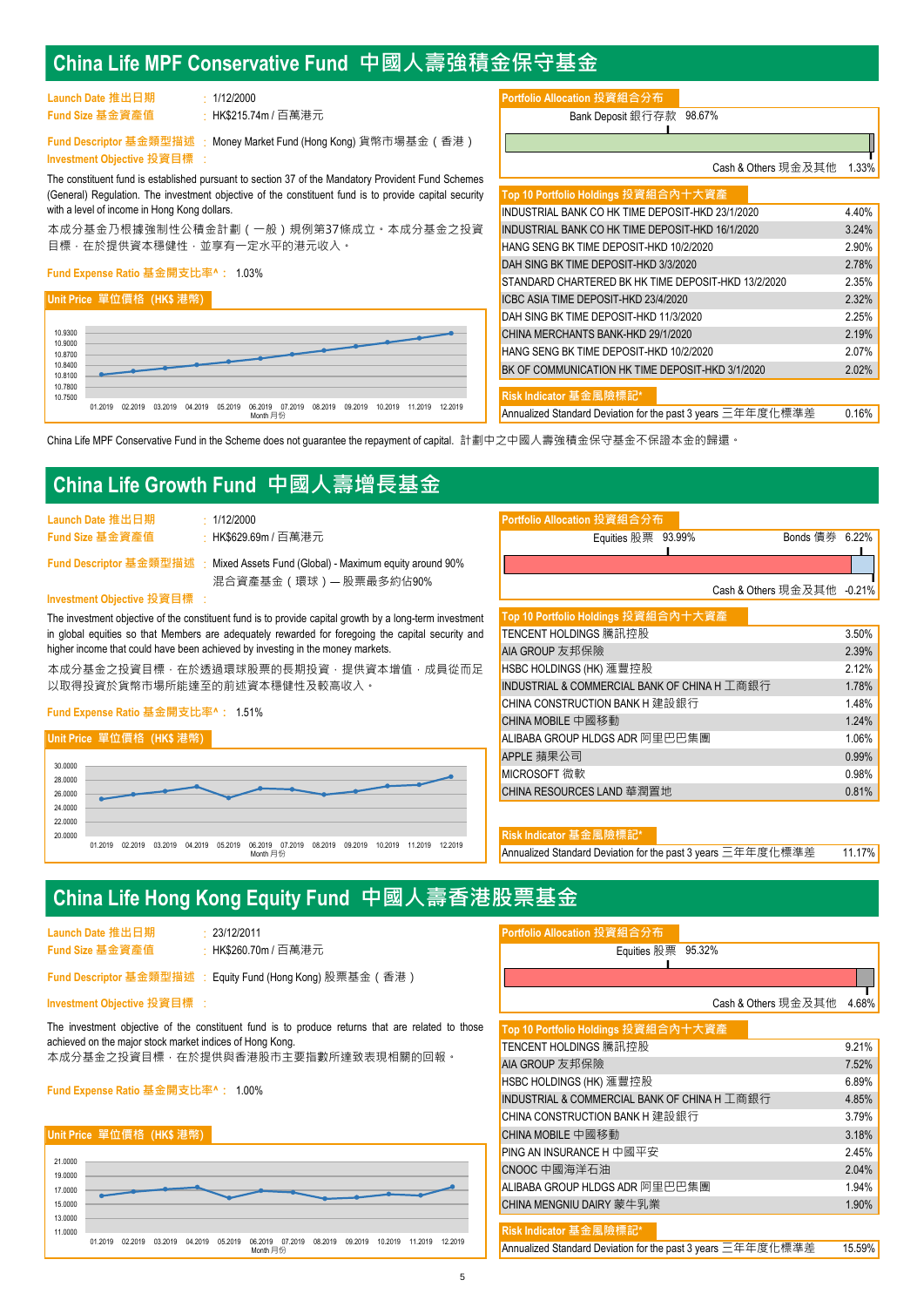# **China Life Retire-Easy Global Equity Fund 中國人壽樂休閒環球股票基金**

| Launch Date 推出日期 | 1/10/2007   |
|------------------|-------------|
| Fund Size 基金資產值  | : HK\$151.2 |

### **Fund Expense Ratio 基金開支比率^:** 1.65%

### **Unit Price 單位價格 (HK\$ 港幣)**



| Portfolio Allocation 投資組合分布 |  |
|-----------------------------|--|
|                             |  |
|                             |  |

| Fund Size 基金資產值<br>:HK\$151.27m / 百萬港元                                                                                                 | Equities 股票 98.09%                       |          |
|----------------------------------------------------------------------------------------------------------------------------------------|------------------------------------------|----------|
| Fund Descriptor 基金類型描述 : Equity Fund (Global) 股票基金(環球)                                                                                 |                                          |          |
| Investment Objective 投資目標 :<br>The investment objective of the constituent fund is to maximize capital appreciation over the long term | Cash & Others 現金及其他                      | 1.91%    |
| through investments in global equities.                                                                                                | Top 10 Portfolio Holdings 投資組合內十大資產      |          |
| 本成分基金之投資目標,在於透過投資於環球股票,提供資本增值,以獲取長線資本                                                                                                  | TENCENT HOLDINGS LTD 騰訊控股                | 3.42%    |
| 高度增值。                                                                                                                                  | AIA GROUP LTD 友邦保險                       | 3.12%    |
|                                                                                                                                        | HSBC HOLDINGS PLC-HKD 滙豐控股               | 2.11%    |
| Fund Expense Ratio 基金開支比率^: 1.65%                                                                                                      | <b>CHINA CONSTRUCTION BANK-H 建設銀行</b>    | 1.91%    |
|                                                                                                                                        | PING AN INSURANCE GROUP CO OF CH-H 中國平安  | 1.61%    |
| Unit Price 單位價格 (HK\$ 港幣)                                                                                                              | HONG KONG EXCHANGES & CLEARING LTD 香港交易所 | 1.11%    |
|                                                                                                                                        | ALIBABA GROUP HOLDING LTD 阿里巴巴           | 1.01%    |
| 12.5000                                                                                                                                | SAMSUNG ELECTRONICS CO LTD 三星電子          | 1.01%    |
| 12.0000                                                                                                                                | APPLE INC 蘋果公司                           | $0.90\%$ |
| 11.5000                                                                                                                                | <b>MICROSOFT CORP 微軟</b>                 | 0.90%    |
| 11,0000<br>10.5000                                                                                                                     | Risk Indicator 基金風險標記*                   |          |

Annualized Standard Deviation for the past 3 years 三年年度化標準差 11.96%

# **China Life Balanced Fund 中國人壽平衡基金**

| Launch Date 推出日期 | 1/12/2000 |
|------------------|-----------|
| Fund Size 基金資產值  | HK\$390.7 |

## Fund Descriptor 基金類型描述 : Mixed Assets Fund (Global) - Maximum equity around 70%

#### **Investment Objective 投資目標** :

### **Fund Expense Ratio 基金開支比率^:** 1.51%

#### **Unit Price 單位價格 (HK\$ 港幣)**



| Fund Size 基金資產值<br>· HK\$390.70m / 百萬港元                                                             | Equities 股票 74.16%                           | Bonds 債券 24.27% |       |
|-----------------------------------------------------------------------------------------------------|----------------------------------------------|-----------------|-------|
| Fund Descriptor 基金類型描述 : Mixed Assets Fund (Global) - Maximum equity around 70%                     |                                              |                 |       |
| 混合資產基金 (環球)— 股票最多約佔70%<br>Investment Objective 投資目標 :                                               | Cash & Others 現金及其他                          |                 | 1.57% |
| The investment objective of the constituent fund is to provide capital appreciation as well as seek | Top 10 Portfolio Holdings 投資組合內十大資產          |                 |       |
| income so as to achieve long term balanced growth in capital.                                       | TENCENT HOLDINGS 騰訊控股                        |                 | 2.80% |
| 本成分基金之投資目標,在於提供資本增值,亦可取得收入,以達至長期資本平衡增                                                               | USTN 1.75% 15/11/2029                        |                 | 2.59% |
| 長。                                                                                                  | AIA GROUP 友邦保險                               |                 | 1.94% |
| Fund Expense Ratio 基金開支比率^: 1.51%                                                                   | GERMANY 0% 13/10/2023 REGS                   |                 | 1.93% |
|                                                                                                     | <b>HSBC HOLDINGS (HK) 滙豐控股</b>               |                 | 1.72% |
| Unit Price 單位價格 (HK\$ 港幣)                                                                           | GERMANY 0.25% 15/8/2028 REGS                 |                 | 1.64% |
|                                                                                                     | USTN 2.875% 31/10/2023                       |                 | 1.56% |
| 27,0000                                                                                             | INDUSTRIAL & COMMERCIAL BANK OF CHINA H 工商銀行 |                 | 1.43% |
| 25.6000<br>24.2000                                                                                  | USTB 2.25% 15/8/2049                         |                 | 1.30% |
| 22.8000                                                                                             | <b>CHINA CONSTRUCTION BANK H 建設銀行</b>        |                 | 1.18% |
| 21,4000                                                                                             |                                              |                 |       |

**Risk Indicator 基金風險標記\***

**Portfolio Allocation 投資組合分布**

Annualized Standard Deviation for the past 3 years 三年年度化標準差 8.80%

# **China Life Core Accumulation Fund 中國人壽核心累積基金**

| Launch Date 推出日期 | 1/4/2017   |
|------------------|------------|
| Fund Size 基金資產值  | : HK\$54.0 |

#### : **Fund Descriptor 基金類型描述**

#### **Fund Expense Ratio 基金開支比率^:** 0.91%

### **Unit Price 單位價格 (HK\$ 港幣)**



| Launch Date 推出日期                                                                                                  | : 1/4/2017                        | Portfolio Allocation 投資組合分布                                 |                     |          |
|-------------------------------------------------------------------------------------------------------------------|-----------------------------------|-------------------------------------------------------------|---------------------|----------|
| Fund Size 基金資產值                                                                                                   | : HK\$54.09m / 百萬港元               | Equities 股票 $61.35%$                                        | Bonds 債券 36.27%     |          |
| Fund Descriptor 基金類型描述 :                                                                                          |                                   |                                                             |                     |          |
| Mixed Assets Fund (Global) - Maximum Equity (namely, higher risk assets) - 65%<br>混合資產基金(環球)-最高股票比重(即較高風險資產)- 65% |                                   |                                                             | Cash & Others 現金及其他 | $2.38\%$ |
| Investment Objective 投資目標 :                                                                                       |                                   | Top 10 Portfolio Holdings 投資組合內十大資產                         |                     |          |
| The investment objective of the constituent fund is to provide capital growth to Members by investing             |                                   | US TREASURY NOTE/BOND 2.375% 15/8/2024                      |                     | 4.19%    |
| in a globally diversified manner.                                                                                 |                                   | US TREASURY NOTE/BOND 1.375% 30/4/2021                      |                     | 2.59%    |
|                                                                                                                   | 本成分基金之投資目標是透過環球分散方式進行投資向成員提供資本增值。 | APPLE INC 蘋果公司                                              |                     | 1.99%    |
| Fund Expense Ratio 基金開支比率^:  0.91%                                                                                |                                   | MICROSOFT CORP 微軟                                           |                     | 1.90%    |
|                                                                                                                   |                                   | NORWEGIAN GOVERNMENT BOND 2% 26/4/2028                      |                     | 1.80%    |
| It is not necessary to show the Fund Expense Ratio as the period between the reporting date of the fund fact      |                                   | AUSTRALIAN GOVERNMENT 2.75% 21/11/2029                      |                     | 1.30%    |
| sheet and the launch date for the fund is less than 2 years.                                                      |                                   | US TREASURY NOTE/BOND 2.75% 15/2/2028                       |                     | $1.30\%$ |
|                                                                                                                   | 基金表現便覽匯報日與基金成立日相隔不足兩年,無須提供基金開支比率。 | SWEDISH GOVERNMENT 2.25% 1/6/2032                           |                     | 1.20%    |
| Unit Price 單位價格 (HK\$ 港幣)                                                                                         |                                   | US TREASURY NOTE/BOND 2.625% 15/11/2020                     |                     | $1.10\%$ |
| 12,0000                                                                                                           |                                   | US TREASURY NOTE/BOND 3% 15/2/2048                          |                     | 1.10%    |
| 11,5000                                                                                                           |                                   | Risk Indicator 基金風險標記*                                      |                     |          |
| 11,0000                                                                                                           |                                   | Annualized Standard Deviation for the past 3 years 三年年度化標準差 |                     | N/A      |

Fund with performance history of less than 3 years since launch to the reporting date of the fund

自基金成立日至基金表現便覽匯報日不足3年,無須提供風險標記。

fact sheet is not required to show the risk indicator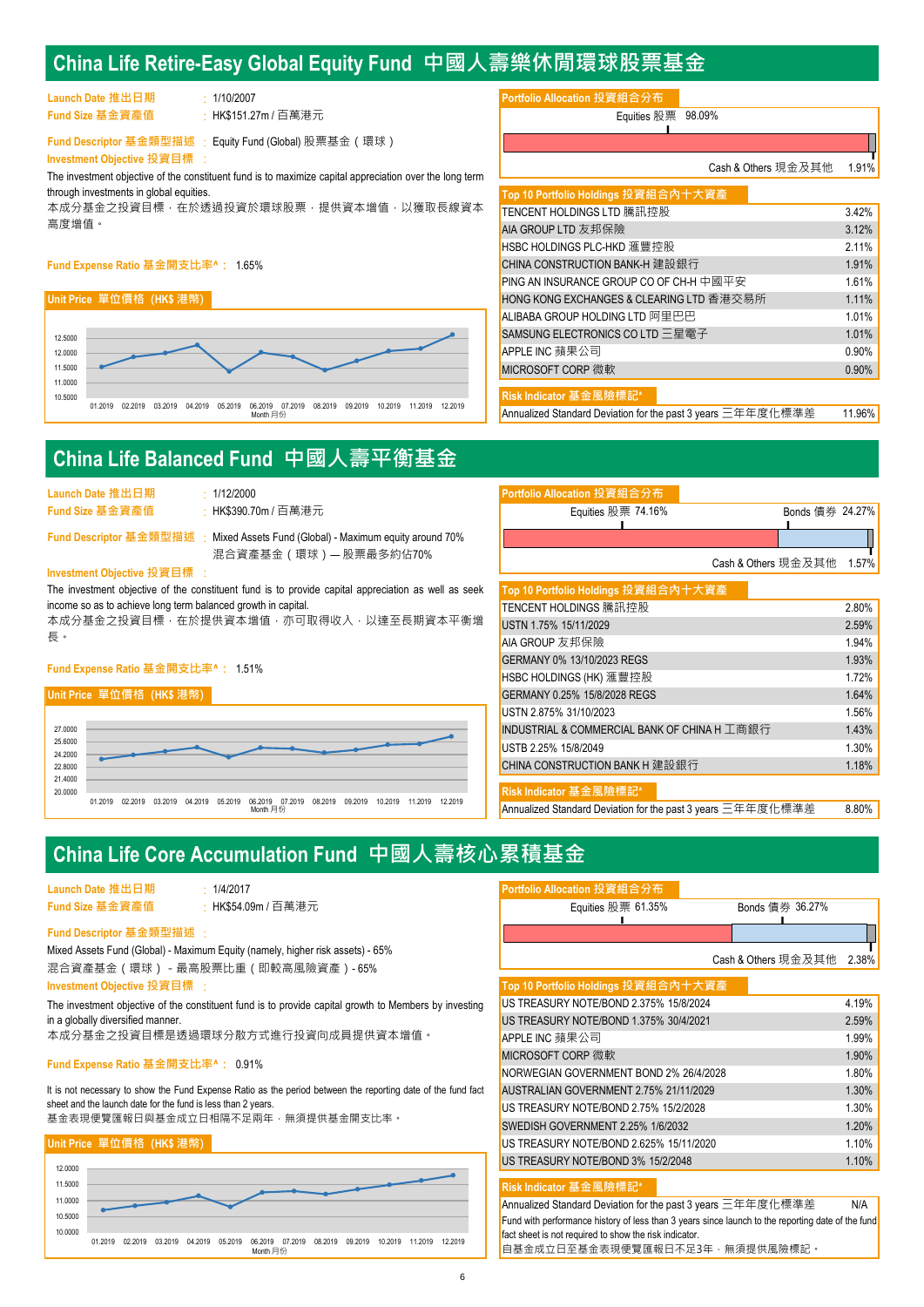# **China Life Age 65 Plus Fund 中國人壽65歲後基金**

| Launch Date 推出日期 | 1/4/2017          | Portfolio Allocation 投資組合分布 |                 |
|------------------|-------------------|-----------------------------|-----------------|
| Fund Size 基金資產值  | HK\$72.58m / 百萬港元 | Equities 股票 19.90%          | Bonds 債券 77.58% |

## : **Fund Descriptor 基金類型描述**

: Mixed Assets Fund (Global) - Maximum Equity (namely, higher risk assets) - 25% 混合資產基金(環球)-最高股票比重(即較高風險資產)- 25% **Investment Objective 投資目標**

The investment objective of the constituent fund is to provide stable growth to Members by investing in a globally diversified manner.

本成分基金之投資目標是透過環球分散方式進行投資向成員提供穩定增值。

#### **Fund Expense Ratio 基金開支比率^:** 0.94%

It is not necessary to show the Fund Expense Ratio as the period between the reporting date of the fund fact sheet and the launch date for the fund is less than 2 years.

基金表現便覽匯報日與基金成立日相隔不足兩年,無須提供基金開支比率。

#### **Unit Price 單位價格 (HK\$ 港幣)**



## **Portfolio Allocation 投資組合分布**

| Equities 股票 19.90% | Bonds 債 |  |
|--------------------|---------|--|
|                    |         |  |
|                    |         |  |

ー<br>Cash & Others 現金及其他 2.52%

| Top 10 Portfolio Holdings 投資組合內十大資產     |          |
|-----------------------------------------|----------|
| US TREASURY NOTE/BOND 2.375% 15/8/2024  | $9.00\%$ |
| US TREASURY NOTE/BOND 1.375% 30/4/2021  | 5.60%    |
| NORWEGIAN GOVERNMENT BOND 2% 26/4/2028  | 3.80%    |
| AUSTRALIAN GOVERNMENT 2.75% 21/11/2029  | 2.80%    |
| US TREASURY NOTE/BOND 2.75% 15/2/2028   | 2.80%    |
| SWEDISH GOVERNMENT 2.25% 1/6/2032       | 2.60%    |
| US TREASURY NOTE/BOND 2.625% 15/11/2020 | 2.30%    |
| US TREASURY NOTE/BOND 3% 15/2/2048      | 2.30%    |
| US TREASURY NOTE/BOND 3.75% 15/11/2043  | 2.00%    |
| BONOS Y OBLIG DEL ESTADO 5.5% 30/4/2021 | 1.90%    |
|                                         |          |

**Risk Indicator 基金風險標記\***

Annualized Standard Deviation for the past 3 years 三年年度化標準差 N/A Fund with performance history of less than 3 years since launch to the reporting date of the fund fact sheet is not required to show the risk indicator 自基金成立日至基金表現便覽匯報日不足3年,無須提供風險標記。